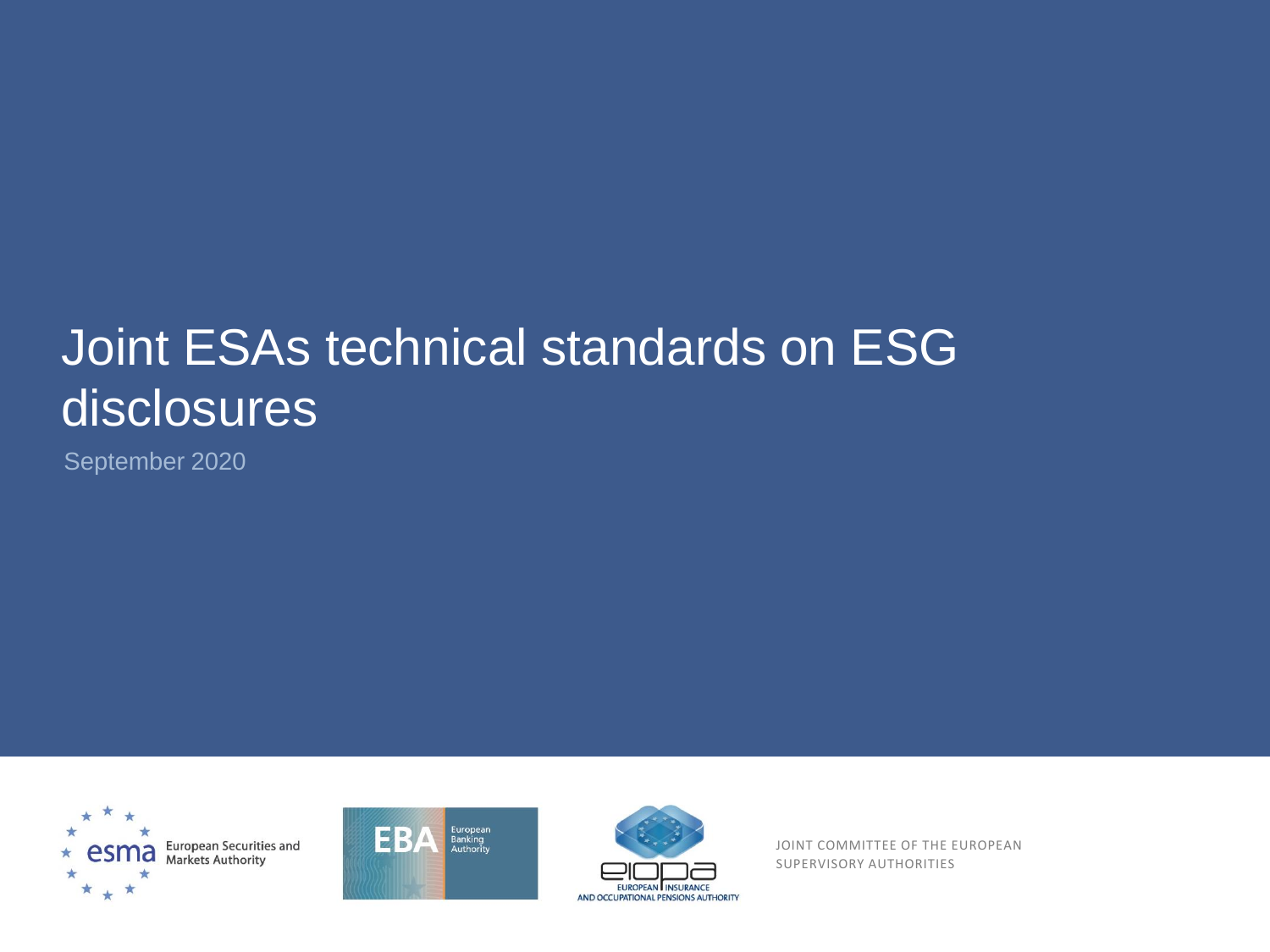## Sustainable finance disclosure regulation - introduction

- ❑ Regulation (EU) 2019/2088 on sustainability-related disclosures in the financial services sector sets out ESG disclosure requirements for a broad range of financial market participants, financial advisers and financial products supplementing existing rules.
- ❑ The aim of this regulation is to strengthen protection for end-investors and improve disclosures to them.
- ❑ EBA, EIOPA and ESMA (the ESAs) through the Joint Committee have been empowered by the regulation to deliver a significant number of draft Technical Standards, including six draft Regulatory Technical Standards (RTS).
- ❑ In addition, the Taxonomy Regulation has added many new empowerments in the disclosure regulation, including on do not significantly harm and on product-related taxonomy disclosures.
- □ On 23 April 2020 the ESAs published a **[consultation paper](https://www.esma.europa.eu/press-news/consultations/joint-esa-consultation-esg-disclosures)** presenting draft RTS under seven disclosure regulation empowerments, the consultation closed on 1 September 2020.





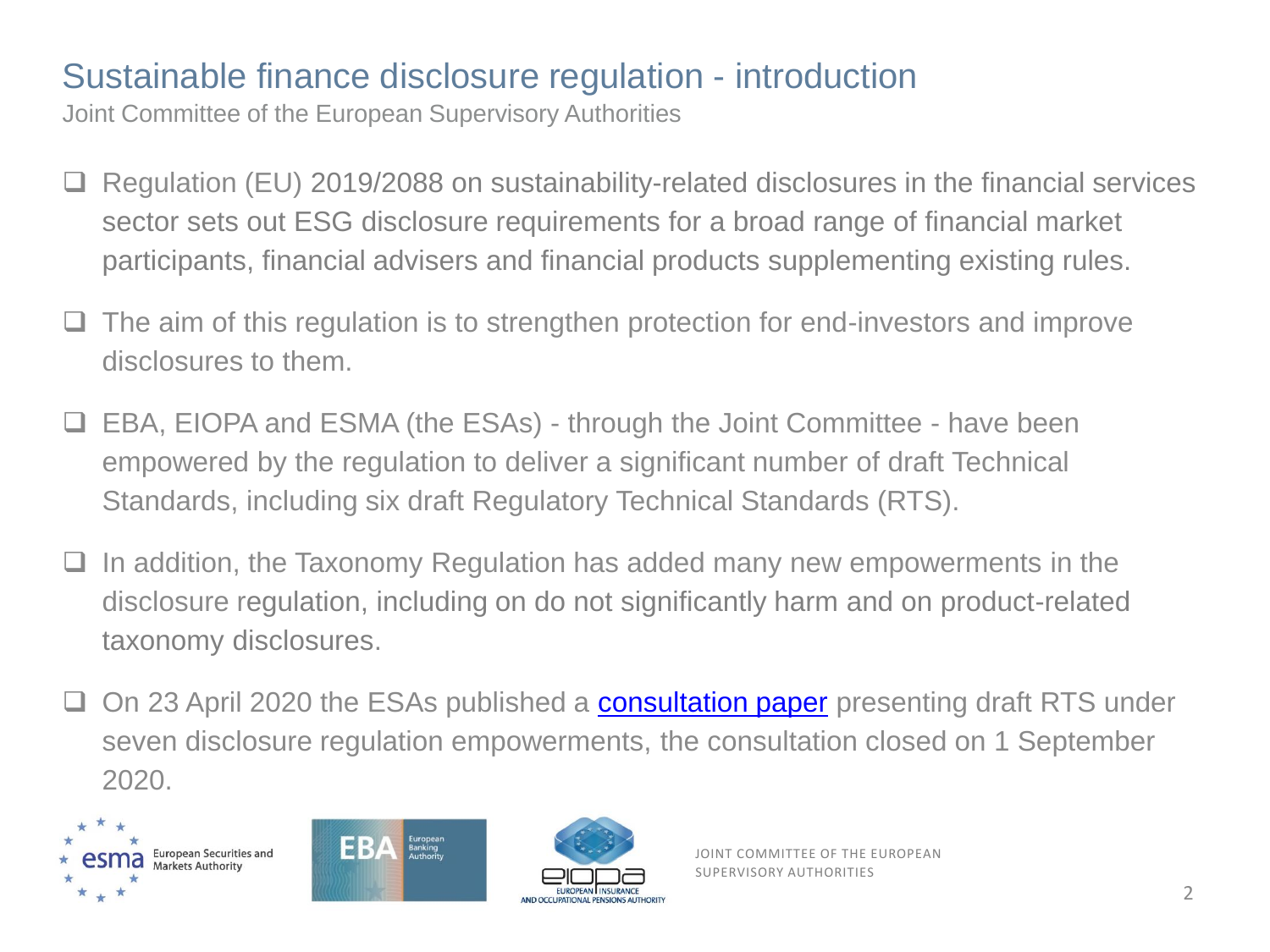#### Entities, products and services covered by disclosure regulation

Joint Committee of the European Supervisory Authorities

- ❑ Entities covered by the regulation: asset managers (regulated by UCITS, AIFMD, EuVECA, EuSEF), insurance undertakings (Solvency II), occupational (IORPs) and personal pension providers, investment firms and credit institutions providing individual portfolio management (MiFID II and CRR).
- ❑ Products covered include a wide range of financial products offered by these entities, including insurance based investment products made available to investors and individual portfolio management.
- ❑ Advice covered includes investment and insurance advice (MiFID II and IDD).





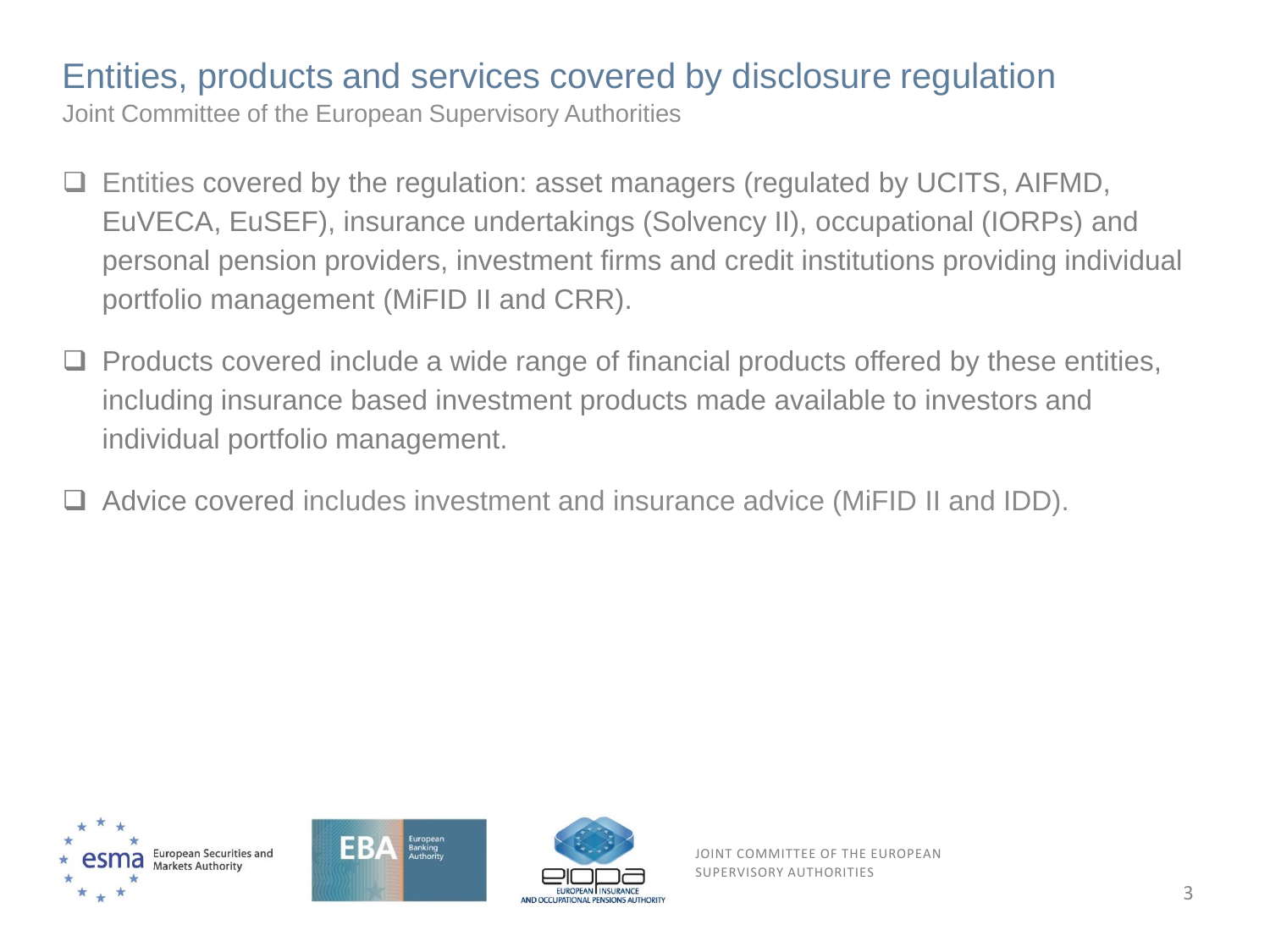#### Areas covered by the consultation paper

Joint Committee of the European Supervisory Authorities

- ❑ The consultation paper covers seven empowerments for RTS which can be broadly divided into two themes:
	- 1. Adverse impact reporting at entity level: disclosures of principal adverse impacts of investment decisions on sustainability factors – including detailed indicators for environmental and social impacts; and
	- 2. Pre-contractual, website and periodic product disclosure: applicable to products with either environmental or social characteristics ("light green) or with sustainable investment objectives ("dark green").





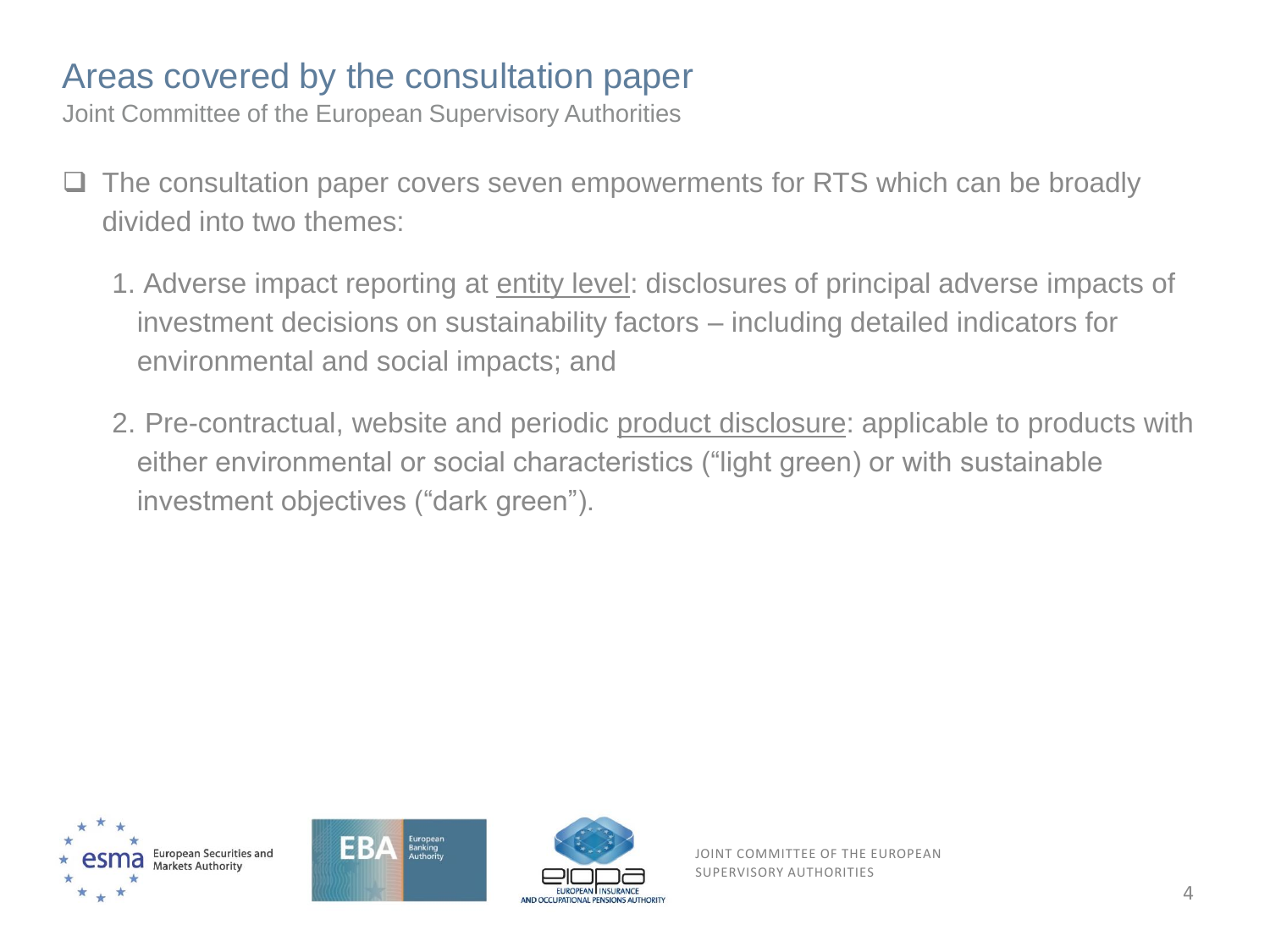#### Entity disclosure of principal adverse impacts of investment decisions

- ❑ The principal adverse impacts that investment decisions have on sustainability factors should be disclosed on the website of the entity.
- The consultation paper proposes rules for how this public disclosure should be done.
- The disclosure should take the form of a statement on due diligence policies with respect to the adverse impacts of investment decisions on sustainability factors, showing how investments adversely impact indicators in relation to:
	- 1.climate and the environment; and
	- 2.social and employee matters, respect for human rights, anti-corruption and antibribery matters.
- ❑ The ESAs have included draft indicators for adverse impacts, based on consultations with the Joint Research Centre of the European Commission and the European Environment Agency.
- □ The ESAs have also proposed a harmonised reporting template in Table I of Annex I to the draft RTS.





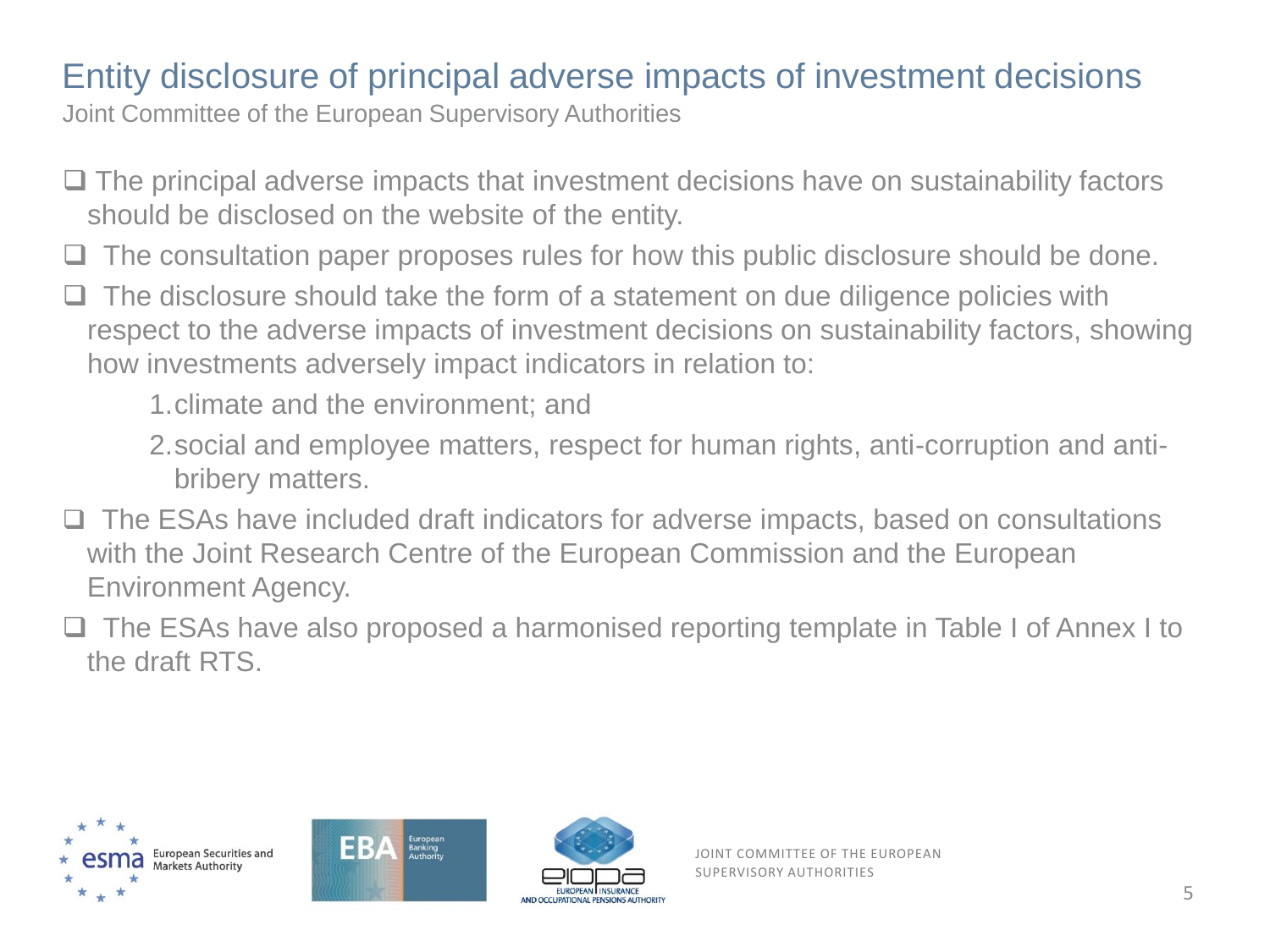## Indicators for principal adverse impact disclosure

Joint Committee of the European Supervisory Authorities

❑The consultation paper proposes 32 indicators that would always lead to principal adverse impacts and would therefore always be disclosed. Therefore these indicators are "mandatory".

➢These are sub-divided into 16 environment and climate related indicators (divided into greenhouse gas emissions, energy performance, biodiversity, water, and waste) and 16 indicators relating to social and employee matters, respect for human rights, anticorruption and anti-bribery matters.

❑The consultation paper also proposed additional, "opt-in", indicators, from which financial market participants must choose at least one environmental and one social indicator to include in their disclosure.

➢The consultation paper has eleven environmental and seven social indicators to be included on this "opt-in" basis.

❑Financial market participants are allowed to include additional indicators for principal adverse impact not listed in the Annex.





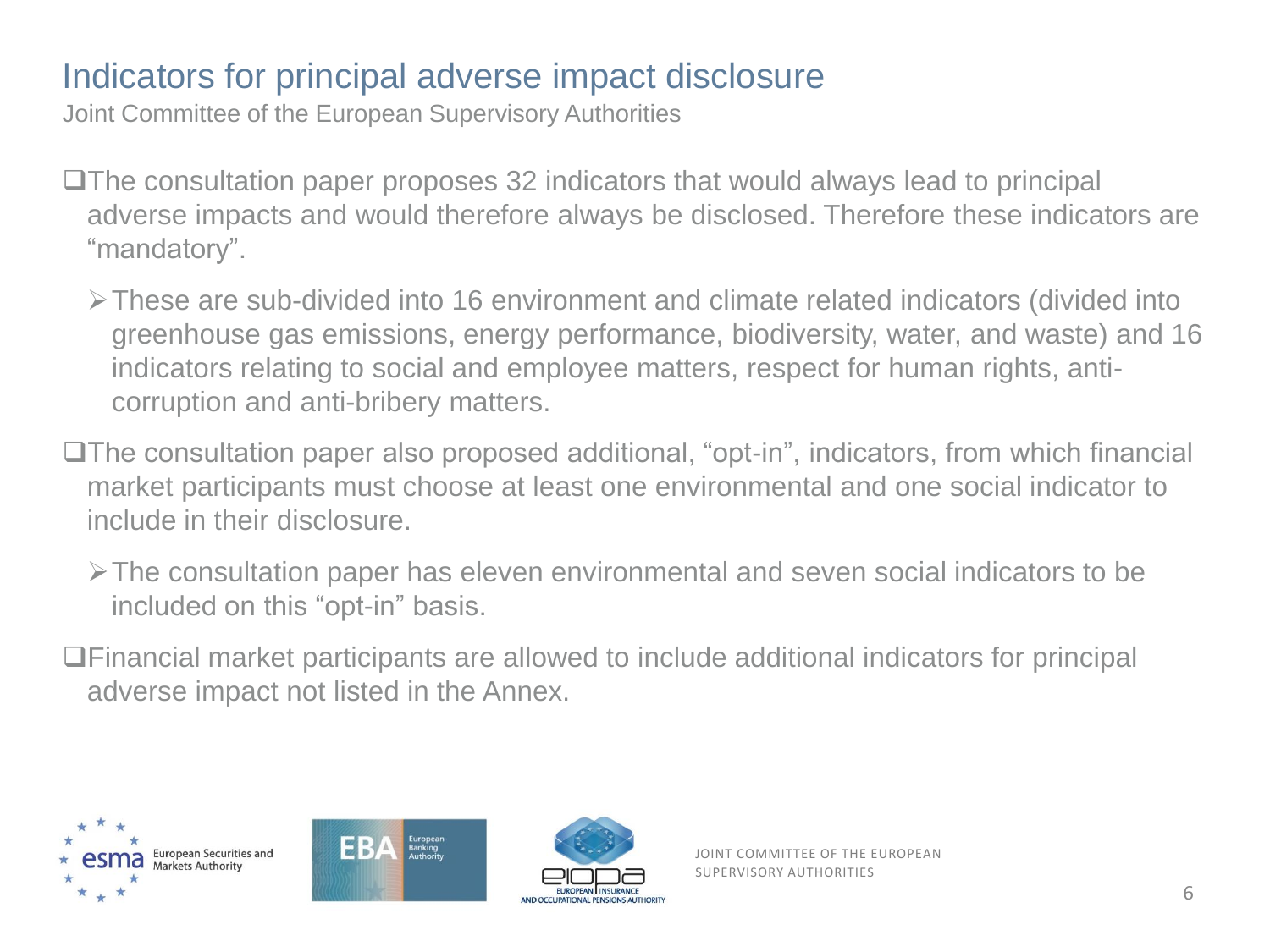#### Product disclosures - introduction

- ❑The environmental or social characteristics, or sustainable investment objectives of financial products should be disclosed in their pre-contractual and periodic documentation and on their website.
- ❑The proposals included in the draft RTS indicate the rules for how this disclosure should be carried out, ensuring transparency to investors regarding how products meet their sustainability characteristics or objectives.
- ❑The consultation paper also sets out the additional disclosures that should be provided by products that have designated an index as a reference benchmark.
- ❑The ESAs have also proposed provisional provisions on the "do not significantly harm" principle stemming from a new empowerment added by the taxonomy regulation.
- ❑**Templates**: while the ESAs are proposing to create templates for pre-contractual and periodic product disclosures in order to ensure comparability of disclosures, the uncertainty regarding the content of pre-contractual disclosures has led to a delay in drafting the templates. A separate process has been undertaken by the ESAs to prepare the templates.





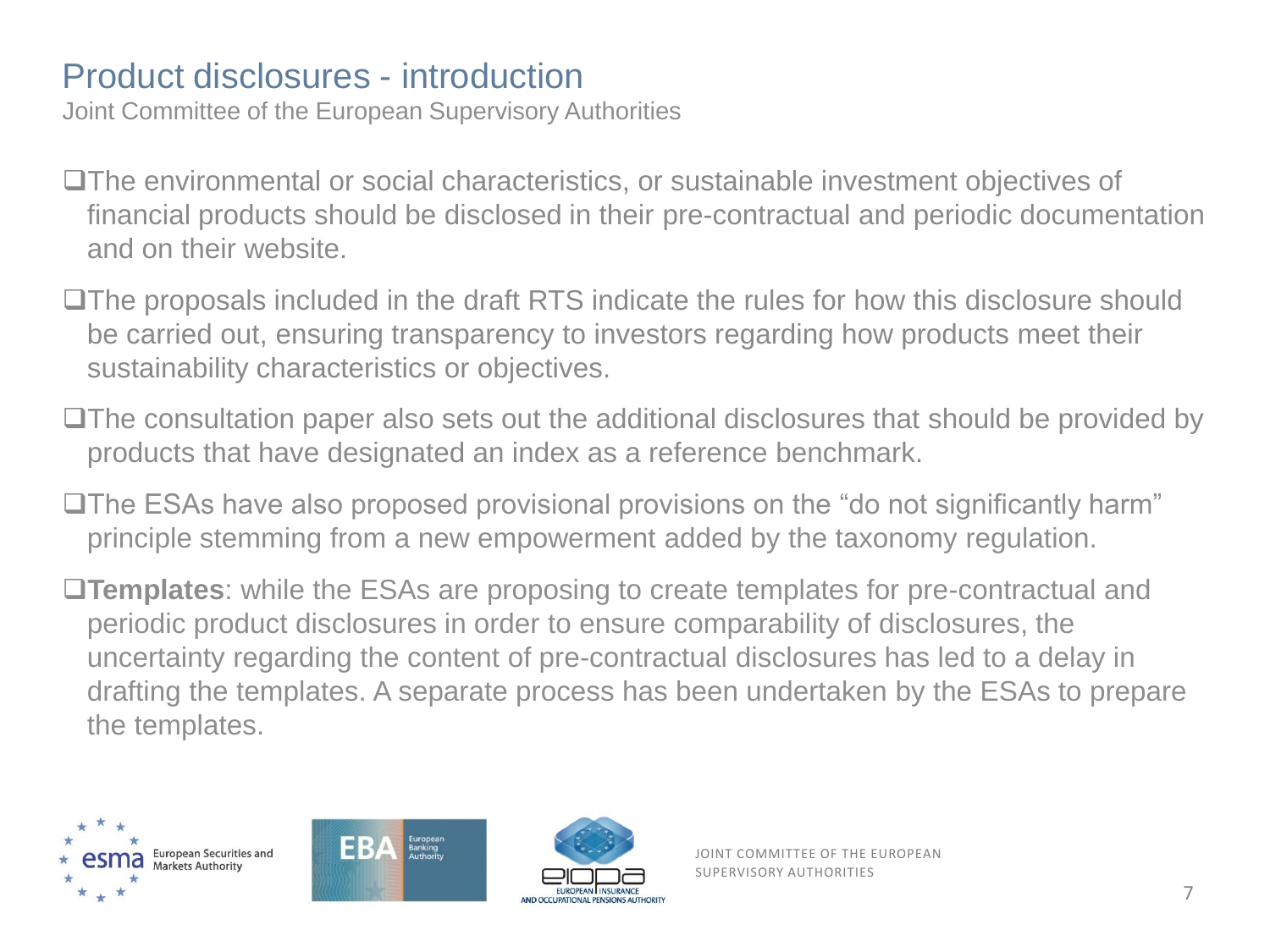#### Pre-contractual product disclosure

- The pre-contractual product disclosure has to take place through existing sectoral disclosure documents as listed in Article 6(3) of the disclosure regulation.
- The consultation paper sets out the elements that should be included in this disclosure.
	- 1. The sustainable characteristics or sustainable investment objective of the product;
	- 2. How the product does not significantly harm sustainable investment objectives;
	- 3. A description of the investment strategy;
	- 4. A list of the sustainability indicators used;
	- 5. Whether derivatives are used to attain the characteristics or objective;
	- 6. A reference to a website for more disclosure; and
	- 7. Information for products designating an index as a reference benchmark on how the product is aligned with the benchmark and how the benchmark differs from a broad market index.





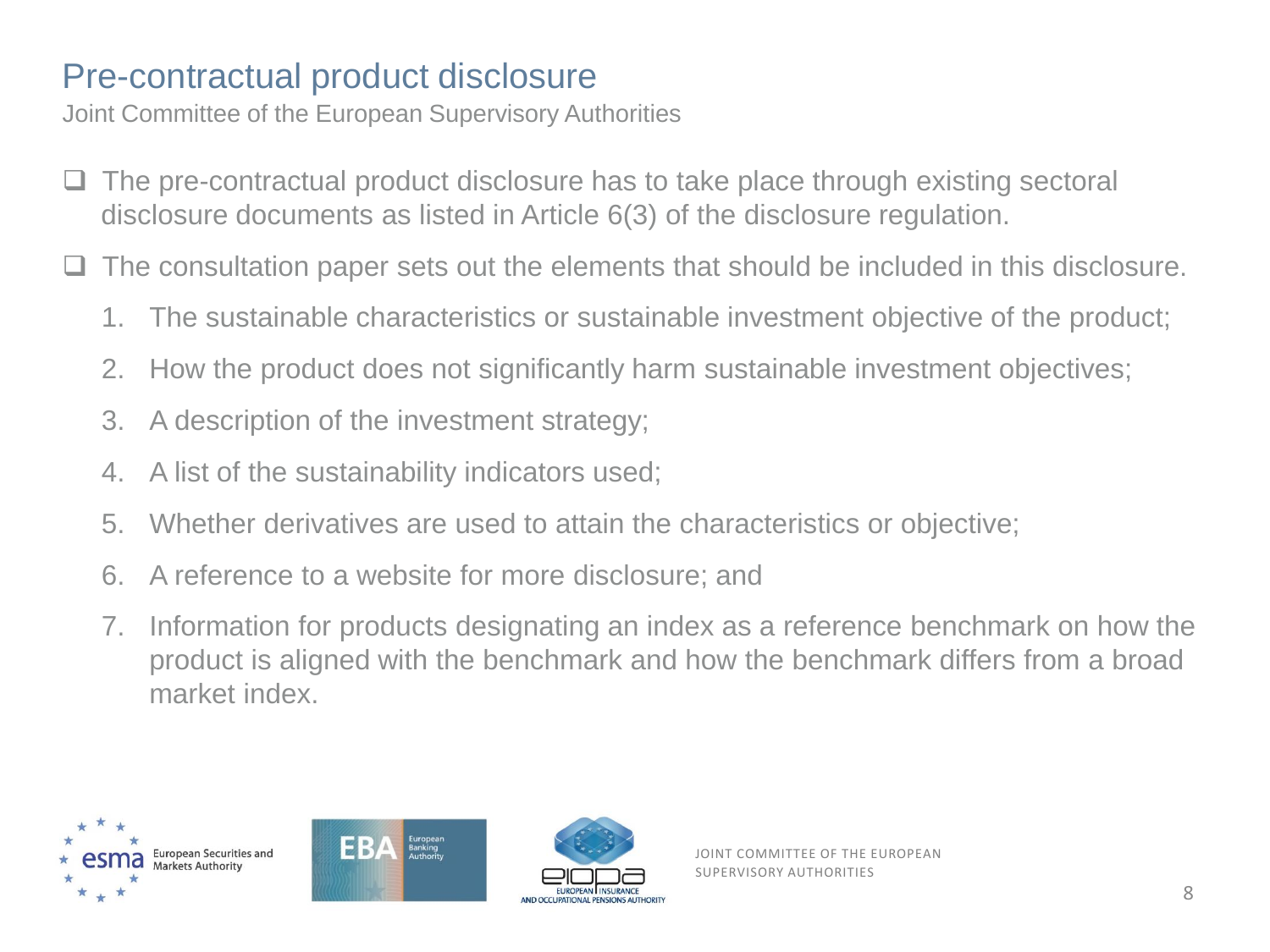#### Public website product disclosure

Joint Committee of the European Supervisory Authorities

- The consultation paper sets out provisions for product manufacturers of sustainable products to disclose on their website in greater detail how the products meet their characteristics or objectives. The disclosure has to start with a short summary.
- ❑ The disclosure items should include many of the same disclosure items, in more detailed form, that are included in the pre-contractual disclosures.
- Website disclosure also includes requirements to disclose details on the methodology and data sources used and any limitations to the methodology or data sources.





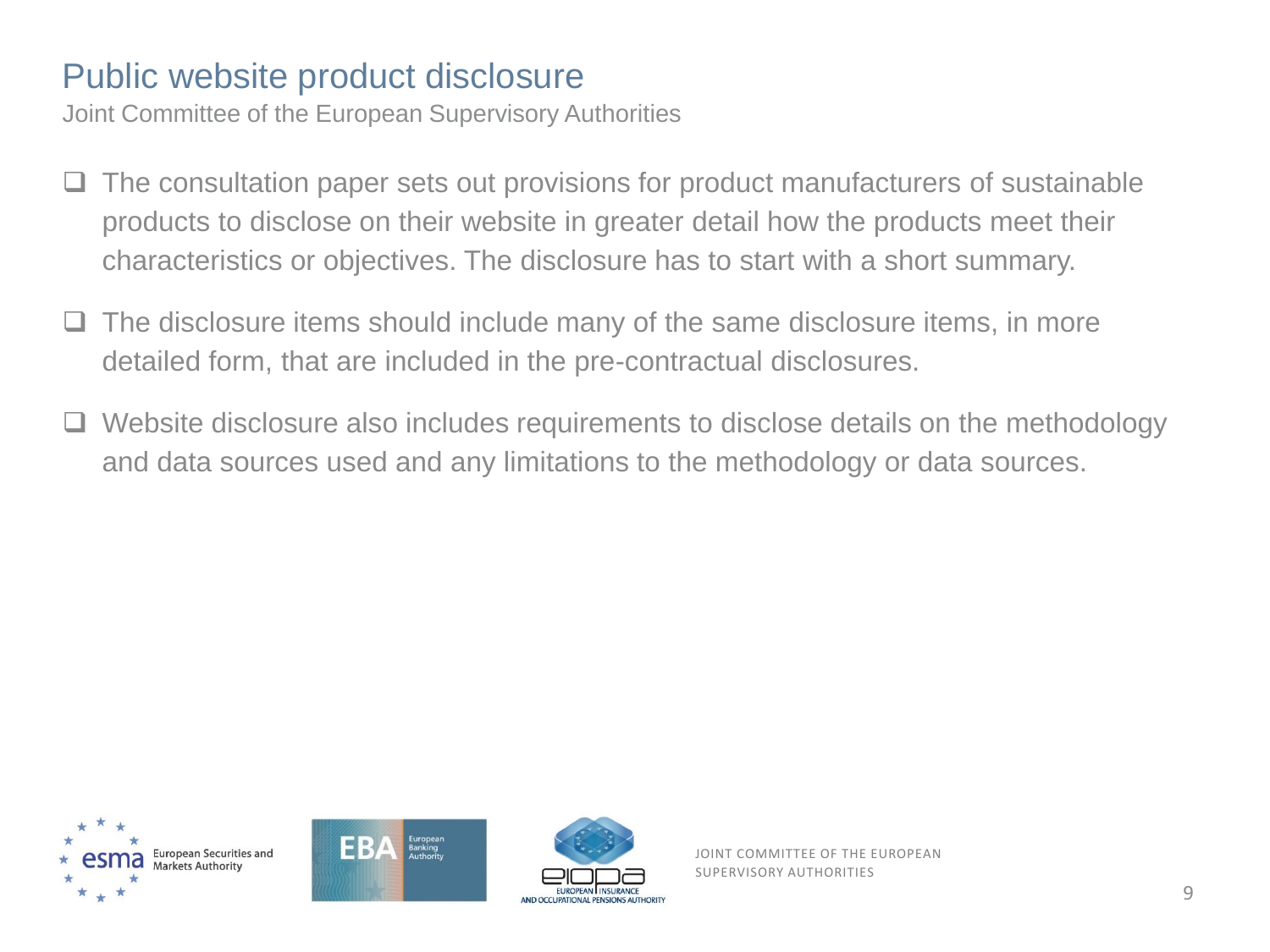## Periodic product disclosure

Joint Committee of the European Supervisory Authorities

- ❑Periodic product disclosure requirements are intended to show the track record of the product in terms of how successful it is in attaining its sustainable characteristics or objectives.
- ❑The disclosure has to take place through existing periodic disclosure sectoral disclosure documents as listed in Article 11(2) of the disclosure regulation.

❑The consultation paper requires the following items to be disclosed:

- 1. How the sustainable characteristics or objectives have been met;
- 2. How the product did not harm significantly sustainable objectives;
- 3. The top 25 holdings of the product;
- 4. For products designating an index as a reference benchmark, the sustainable performance of that index;
- 5. Proportion of sustainable investments; and
- 6. Actions taken to attain the sustainable characteristics and objectives.